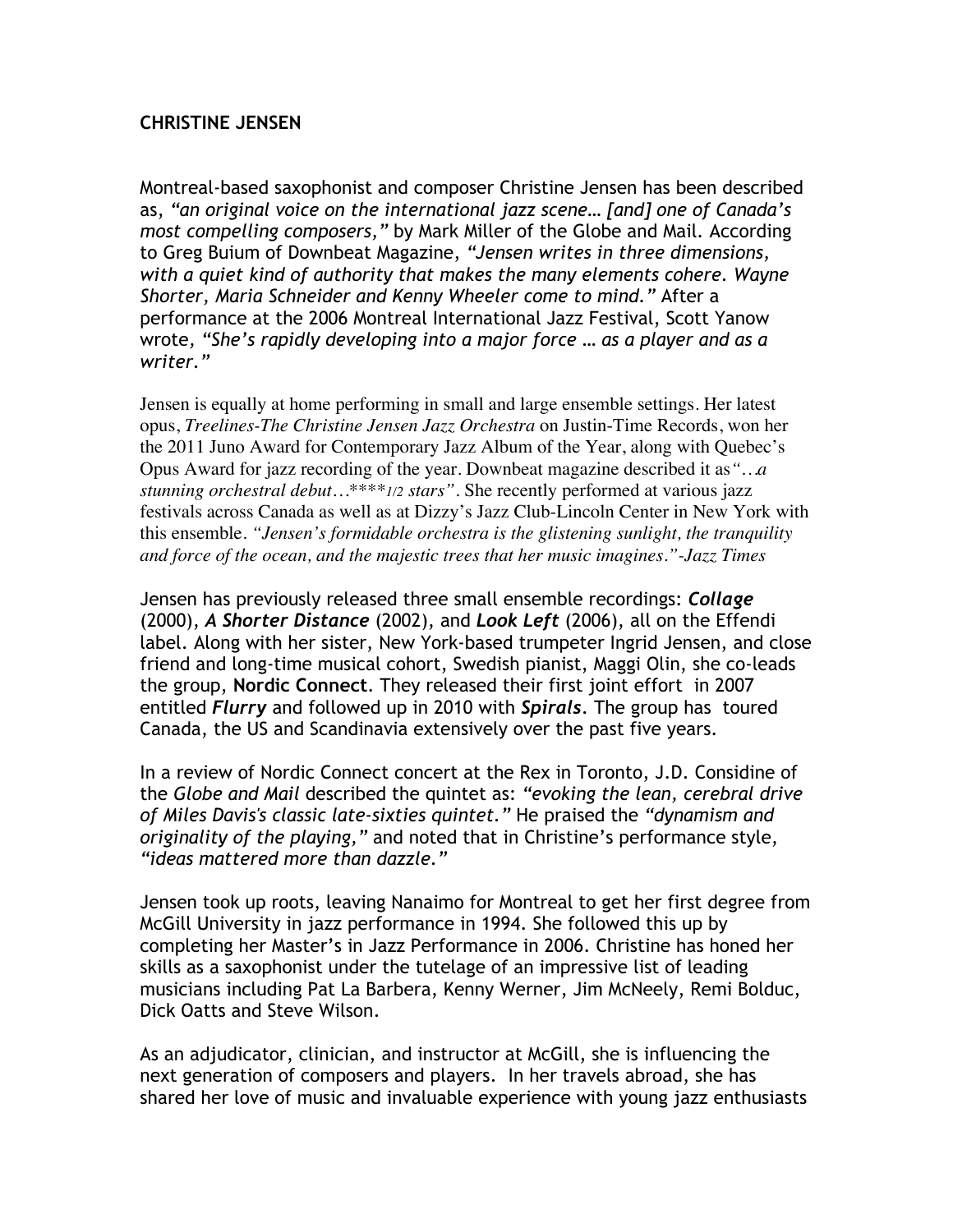around the world, from Norway to Peru, Turkey to Montreal, and back home on the West Coast. She has always been active in jazz education, leading clinics and workshops and adjudicating.

Over the years, she has collaborated with a diverse array of musicians, including Geoffrey Keezer, Lenny, Pickett, Brad Turner, Karl Jannuska, François Théberge, Gary Versace, Donny McCaslin, Steve Amirault, Franck Amsallem, in addition to her long-term musical relationships with sister, Ingrid and partner, saxophonist-composer Joel Miller.

Composing has been a constant throughout her career  $-$  while she was still an undergrad at McGill, she contributed her compositions to her sister's debut album, Vernal Fields (Enja Records), which went on to win a Juno Award. This early recognition of her talent as a composer spurred her to keep writing. According to Jensen:

*Composing seems to have chosen me, and it's become a passion to express myself. As a composer my progress has been steady, which probably differs from a lot of musicians of my generation who burst out as players first. I'm pretty lucky because composing has given me long-term growth, while improvising involves seizing the moment. Combining these two elements is the beauty of being a contemporary jazz artist.* 

Jensen performs and records regularly with her sister Ingrid — they have played together all over the world from Seattle's Jazz Alley to New York's Museum of Modern Art, from an SS Norway Jazz Cruise to a tour of Japan in 1997. *"There's definitely yin and yang in our approach. We come from different educational backgrounds in our later periods,"* she says. *"But we come from the same place, we grew up together, and there's a spiritual part of the playing that we're able to connect like no one else can."* 

Noted for her ability to transfer the intimate sound of a quartet into larger ensembles, Jensen's music has been performed by ensembles around the globe, including the Frankfurt Radio Big Band, Germany; the UMO Big Band, Finland; and the McGill Jazz Orchestra, Montreal. She was honoured with an Opus Award for Jazz Concert of the Year in 2006, from the Quebec Council for the Arts, for leading the 18-member Christine Jensen Jazz Orchestra, with special guest Donny McCaslin.

In 2002, Jensen was awarded a six-month composition residency in Paris at the Québec Studio in the *Cité Internationale des Arts*, sponsored by the *Conseil des arts et des lettres du Québec.* Upon her return to Canada, she toured extensively with her quartet, reworking the material that resulted in the recording, *Look Left*. The strong rapport among band members (pianist Dave Restivo, bassist Fraser Hollins, drummer Greg Ritchie, and frequent guest